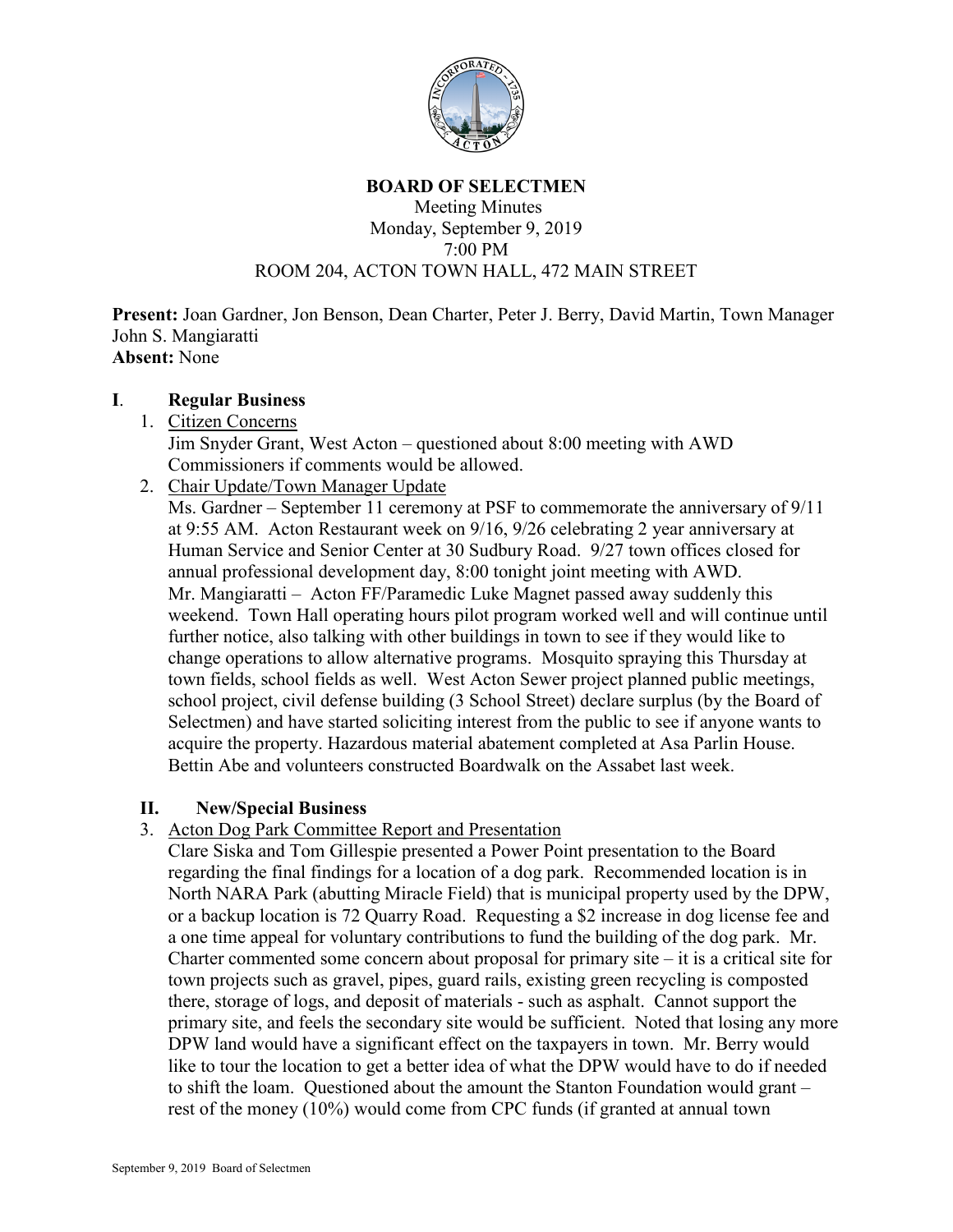

meeting). Mr. Gillespie stated that the \$2 increase in dog licenses would raise \$4000 towards maintenance of the dog park. Mr. Martin questioned about appropriation of the land, landscape design plans, questioned cost for maintenance of the park, and his interest in a site visit. Ms. Gardner opened for public comment. Several residents spoke in favor of support of the proposed dog park and also question the need for the project. Member of the audience questioned what the approval process was for approving the property and the project of a dog park. Further discussion of the location choices for the dog park continued with Board members. Mr. Charter stressed the reason for not choosing the current DPW location. Suggests meeting with the DPW staff for their thoughts and comments. Mr. Martin suggests town staff weigh in their thoughts and comments on the secondary site. Mr. Berry commented on the legal proposal for the parcels and how much of the town residents support the project and a town meeting involvement in the process. Mr. Mangiaratti will work with town staff with the comments and the CPC application recommendation prior to the November deadline to bring before the Board for a recommendation.

- 4. Discuss Increase in Dog Licensing Fee No further decision from the Board.
- 5. Review Draft Warrant Article to Change Board of Selectmen to Select Board Mr. Mangiaratti brought before the Board some communities have moved to change the name of the Board of Selectmen. Suggested using the reference to be gender specific. Town Counsel set the language to be individually referred to as "member". Mr. Berry suggests leaving it to Town Meeting vote.
- 6. Approve Intermunicipal Agreement for Building Inspectional Services with the Town of Littleton

Mr. Mangiaratti has had meetings with the Town Administrator of Littleton who is in the process of hiring a building inspector since the current inspector has retired. Mr. Mangiaratti still has some language to work out to finalize the agreement. The plan would use our town staff a few hours of the week and at a fixed fee including an administrative overhead cost on a temporary basis - similar to Boxborough agreement for Veteran's services. Mr. Berry motions to authorize the Chair to sign the Intermunicipal Agreement with Littleton as prepared by Town Counsel and the Town Manager to provide Building services to Littleton until the town is able to hire a building inspector, Mr. Benson seconds. The Board voted 5-0. The motion carries.

- 7. Update on North Acton Fire Station Mr. Mangiaratti updated the Board on the NAFS and have finalized 2 schematic designs. Project budget is slightly higher at 10.9 million and will further refine costs moving forward. Meeting with the Finance Committee with the cost tomorrow and a public forum on September  $18<sup>th</sup>$ .
- 8. Discuss Community Compact Agreement Best Practices Program

Director of Intergovernmental Affairs Austin Cyganiewicz presented to the Board several best practices in regards to the goals of the Board for grants to help complete several sustainability goals of the Board. Energy and Environmental Sustainability – can enact 2 best practices. Mr. Mangiaratti recommends bringing best practices back at a future meeting to vote on 2 to apply for a grant.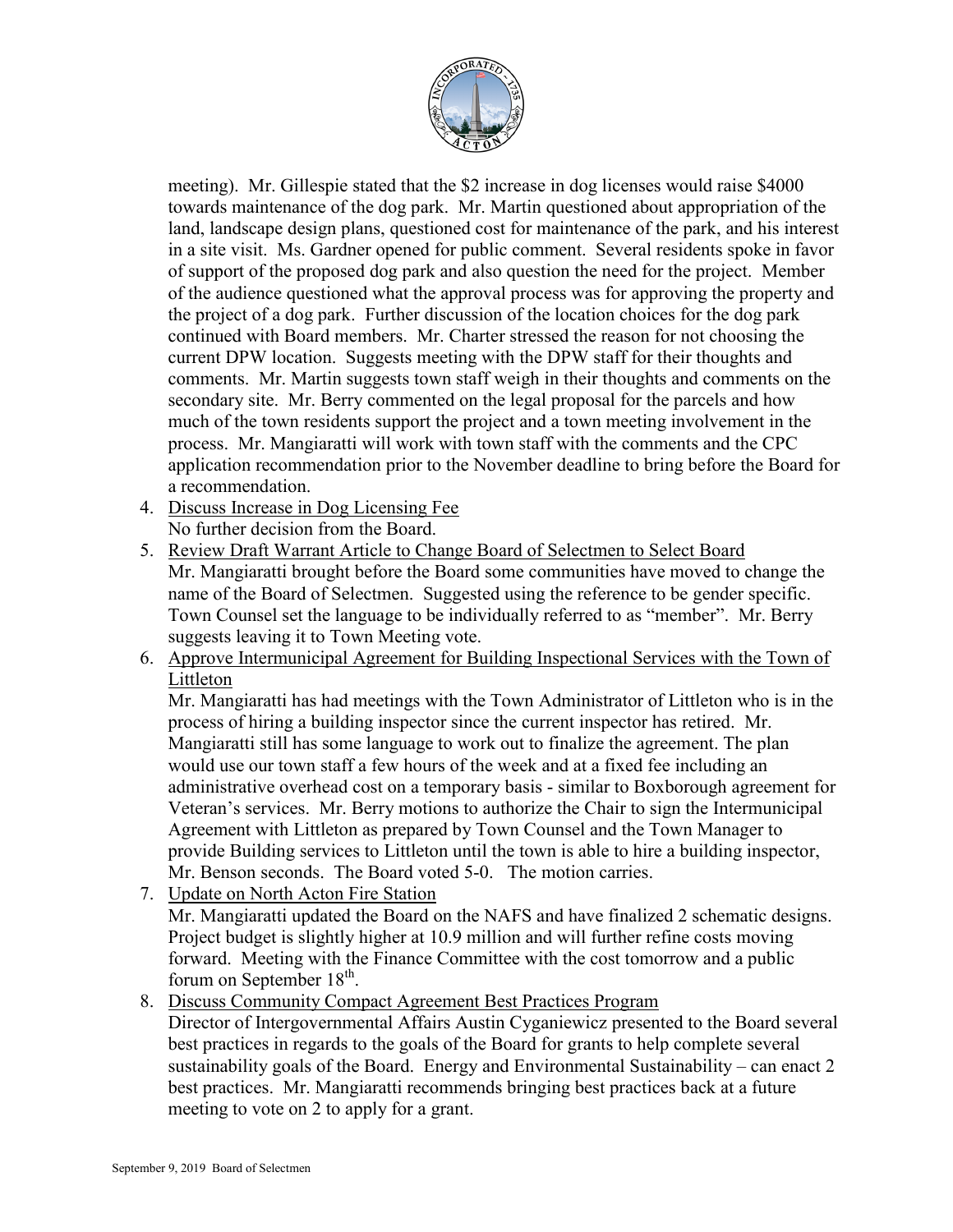

9. Discuss Boston Metropolitan Planning Organization MAGIC Seat

Mr. Cyganiewicz's original goals were to attend regional meetings and Acton is a member of MPO. Having Acton on the Board would have a substantial influence since Acton has a strong transportation service; also Kelley's Corner was voted on the TIP and work program. Looking for every fall MPO elects 4 municipal seats and one is a MAGIC seat. Acton is a member of MAGIC. Acton is a lead agent for CTC. An election will be held in the end of October.

- 10. Joint Meeting with the Acton Water District Commissioners
	- Members of the Board of Commissioners (Stephen Stunz, Erika Amir-Lin, Barry Rosen) met with the Board of Selectmen as posted on both agendas to discuss. Mr. Mangiaratti commented that the WRAC made recommendations to the BOS and one recommendation was to engage in long term planning regarding water supply with the town and part of the initiative was to start a conversation with the AWD, whether a formal collaboration or begin a communication channel. Board members questioned the Commissioners regarding looking for other sources of waters to prepare for crisis or growth causing increase in consumption, Mr. Steven Stunz commented that water use runs in peaks and valleys sporadically though out the year, and feels comfortable with their current design. Mr. Martin questioned about bringing unused wells back into service if the need arises. Mr. Stunz commented that permitting process for wells currently takes 5 years, linking up to another service (MWRA) would cost up to 30 million, Acton has a full supply compared to other communities. MWRA will not assist in the hookup to the service – it is on the cost of the town. Mr. Martin questioned about their master plan, future studies. Mr. Berry asked the Commissioners regarding the WRAC recommendation request and support for a 50 year plan for future needs for water in Acton. Willing to participate in a municipal study and willing to work with future Select Boards what to do when there is a potential issue in the future. Willing to work and educate with regards to their master plan. WRAC was looking for the initial financial support was for 50K for a study. Commissioner Erika Amir-Lin commented that it would be helpful for the town to assist on the enforcement and education on water use. No further discussion.

## **III. Consent Items**

Mr. Benson held consent item 15. Mr. Berry held consent item 16 to clarify the conflict of interest disclosure. Mr. Charter held consent item 25. Mr. Charter moves to approve consent items 11-14, Mr. Benson seconds. The Board voted 5-0. The motion carries. Mr. Benson moves to approve consent items 16-24, Mr. Martin seconds. The Board voted 5-0. The motion carries. Mr. Martin moves to approve consent items 25-38, Mr. Charter seconds. The Board voted 5-0. The motion carries. Mr. Benson moves to not approve the refund request from consent item 15, Mr. Martin seconds. The Board voted 5-0. The motion carries. Mr. Charter held consent item 25 to thank the Town Manager for his leadership and acknowledging Arbor Day which brings the town closer to a Tree City USA status.

Mr. Martin moves to adjourn, Mr. Benson seconds. The Board voted 5-0. The motion carries. Meeting adjourned at 9:48 PM.